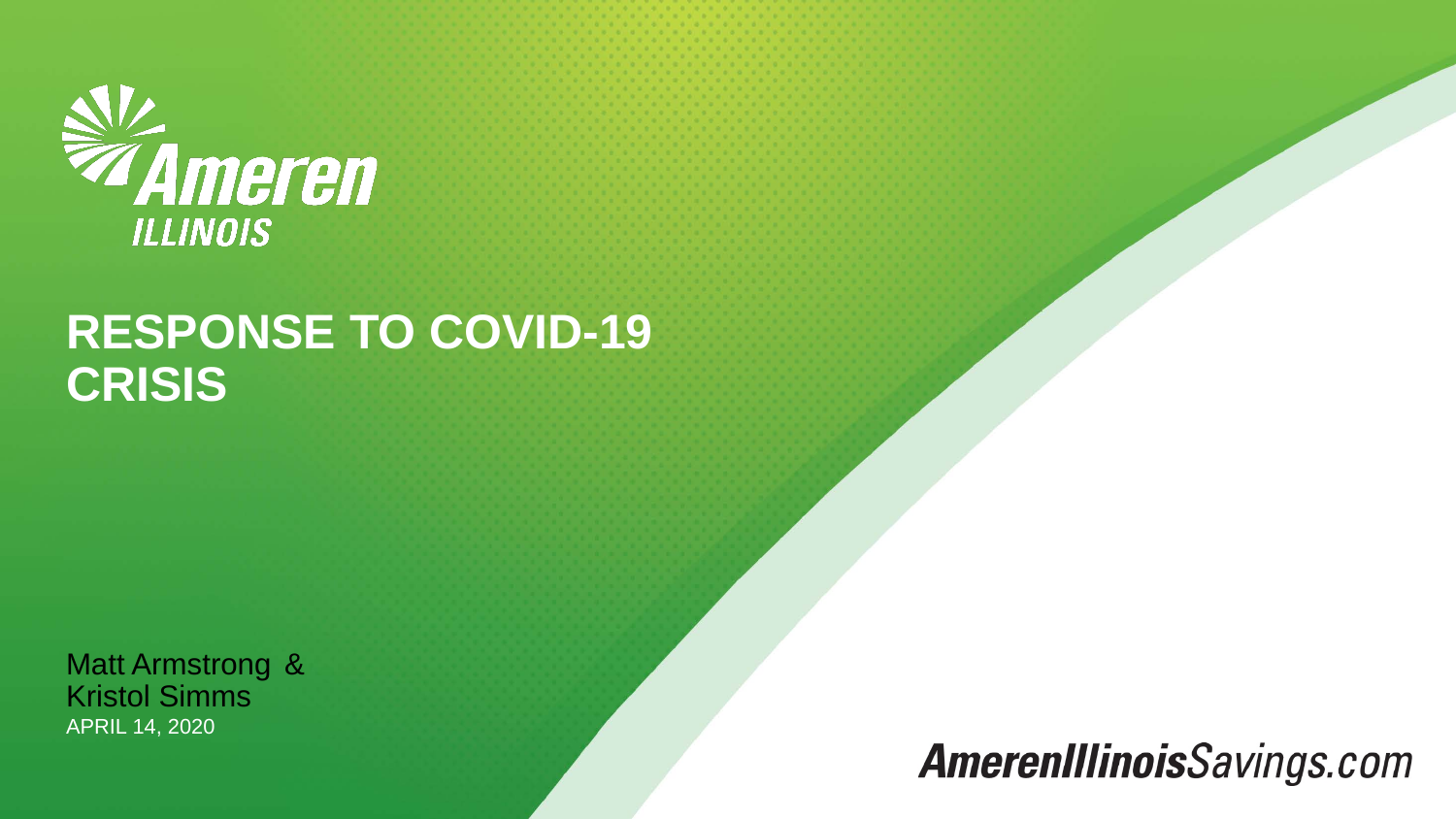## **Agenda**

#### **COVID-19 Crisis management**

- Ameren Illinois
- EE team

#### **Program response**

- Program allies & implementation contractors
- Residential
- Market development initiative
- Business

**Next steps**

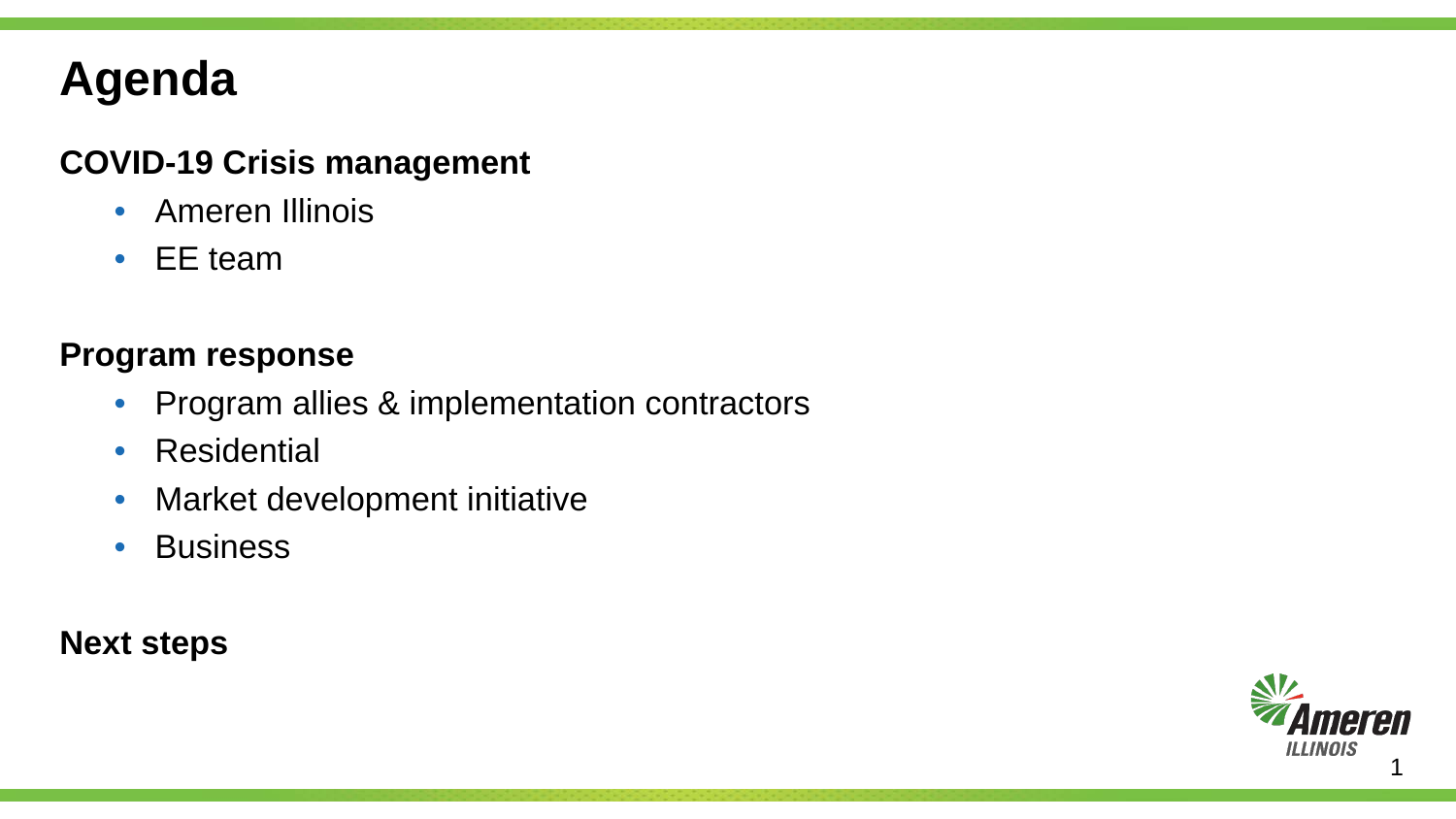## **Crisis Management**

### **Crisis response evolving**

- Information shared is preliminary and subject to change
- Evaluation continues with only four weeks of preliminary information
	- March 18 Ameren Illinois office staff transition to working from home
	- March 20 Implementation contractor stops face to face interaction
	- March 21 Illinois shelter in place order

### **Safety First**

- The safety of community partners, customers, employees, implementers and program allies is our highest priority
- EE office staff transitioned to work from home and will continue until it is deemed safe to return to the office

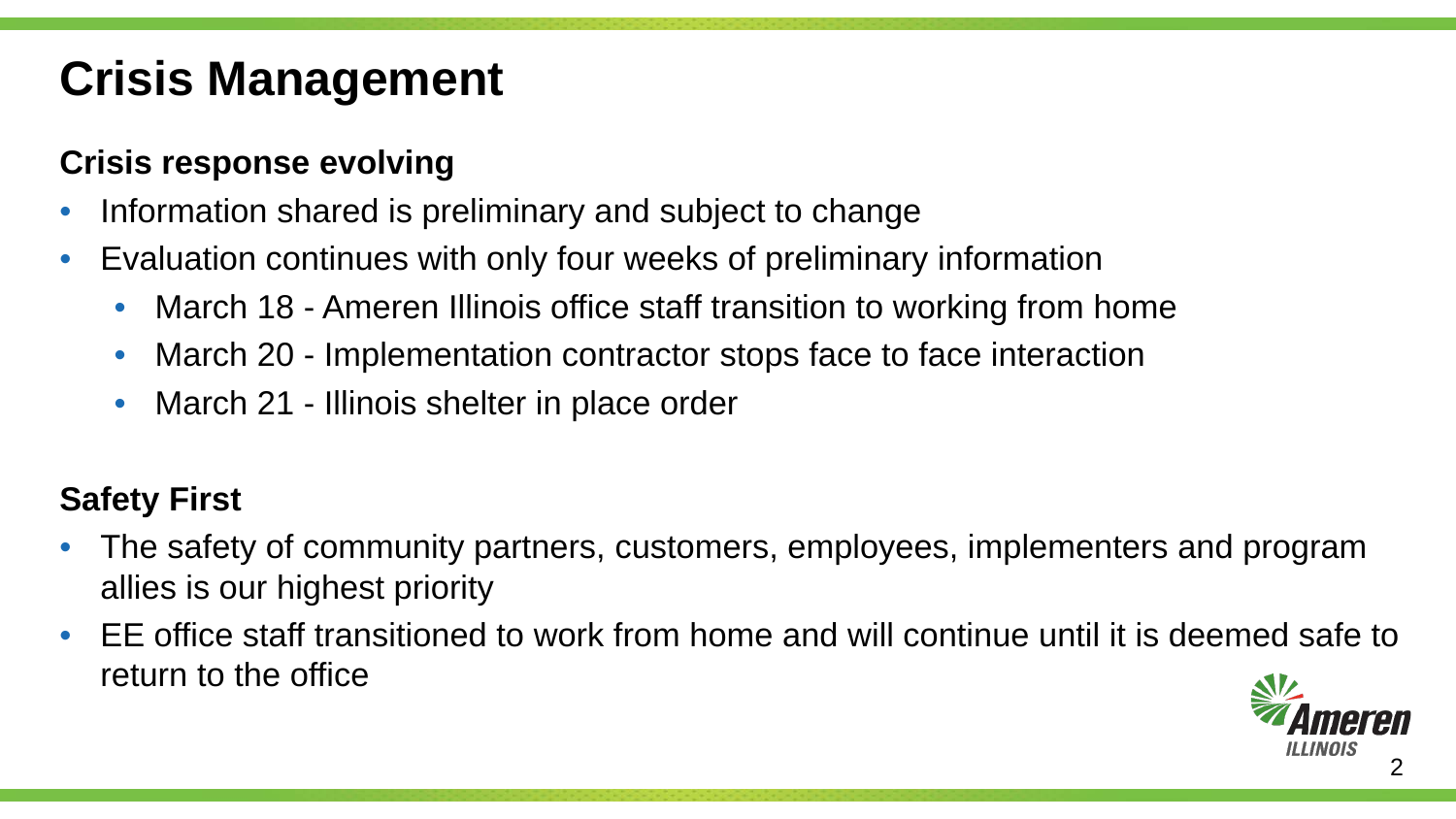### **Ameren Illinois Response**

#### <https://www.ameren.com/account/customer-service/covid-19>

#### We're Here for You

At Ameren, we never compromise on safety. You will continue to see us in the community responding to service calls, working on critical infrastructure projects and maintaining our facilities. We are practicing social distancing, limiting face-to-face contact and taking other preventative measures as advised by the Centers for Disease Control and state and local authorities. You can help by maintaining a distance of six feet or more from work areas.

We also recognize that many of you may face financial hardships during these extraordinary times, and we want to help.

#### If you need financial assistance or help paying your bill

- For Missouri customers, please visit our Missouri payment assistance page to learn about your options, including our new Coronavirus Income Relief Program and other energy assistance programs.
- For Illinois customers, please visit our Illinois payment assistance page and our Illinois energy assistance page to learn more about the options available to you.

#### If you have a scheduled appointment

If you have an upcoming Ameren appointment that requires access inside your home or business, and you are sick or beginning to show symptoms of illness or are on an ordered or self-imposed quarantine for COVID-19, we ask that you please reschedule.

#### New Updates

Ameren has temporarily suspended all disconnections for non-payment and we are forgiving any late payment fees for residential and business customers. Normal billing for customers' usage will continue.

#### Illinois Residents

**Customer Service:** Residential: 800.755.5000 Business: 800.232.2477

If you have a scheduled appointment: Residential: 800.755.5000 Business: 800.232.2477

For assistance paying your bill: **Payment Assistance Energy Assistance Payment Agreements Customer Service Center** 

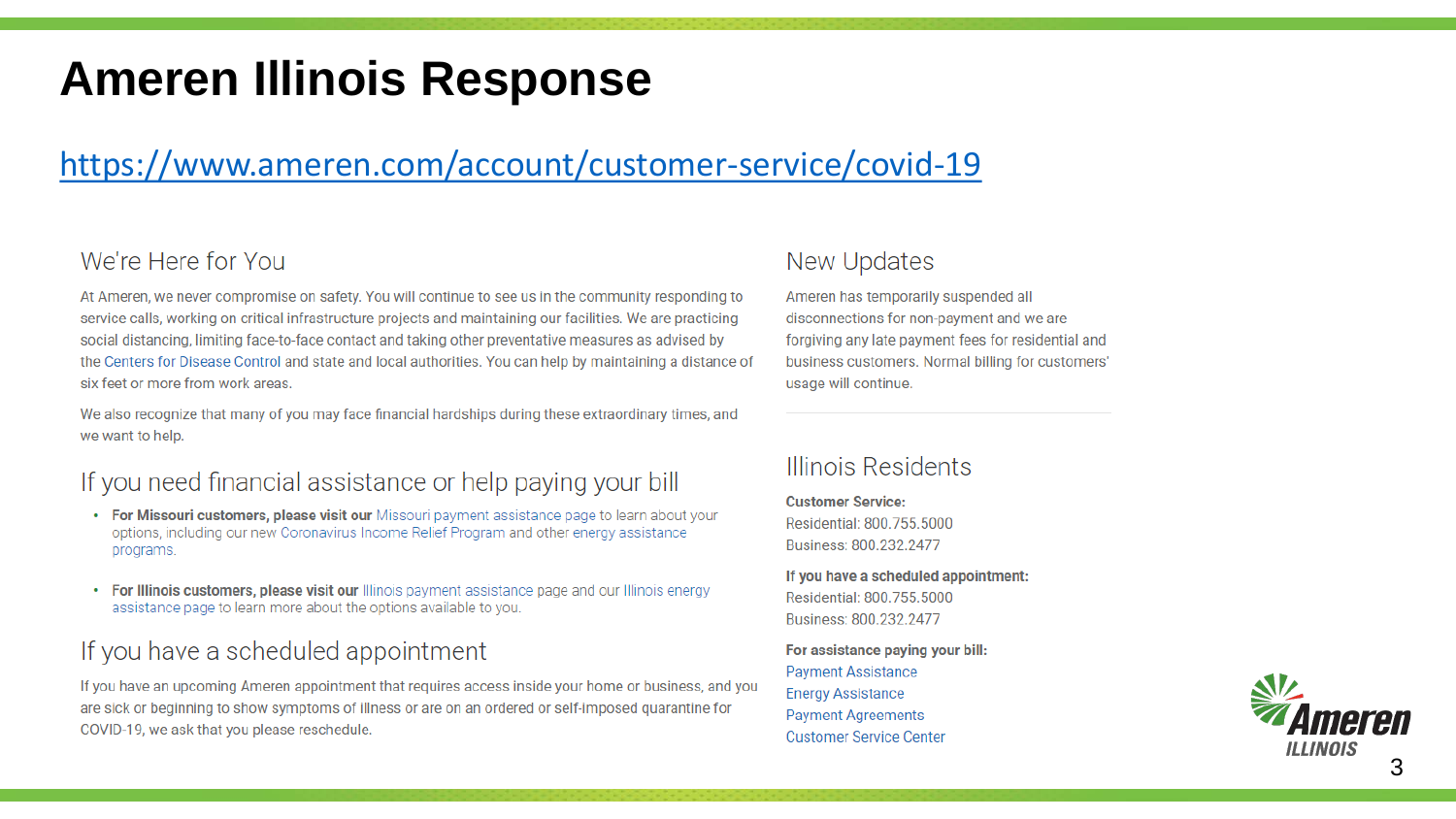## **EE Team Response**

#### **Established a COVID-19 response team**

- Internal to our department
- Vets proposals and manages requests for information and feedback
- Multi-disciplinary
- Keeps communications open and flowing

### **Outreach differently**

- Radio
- Webinars
- More phone calls
- Social media and emails

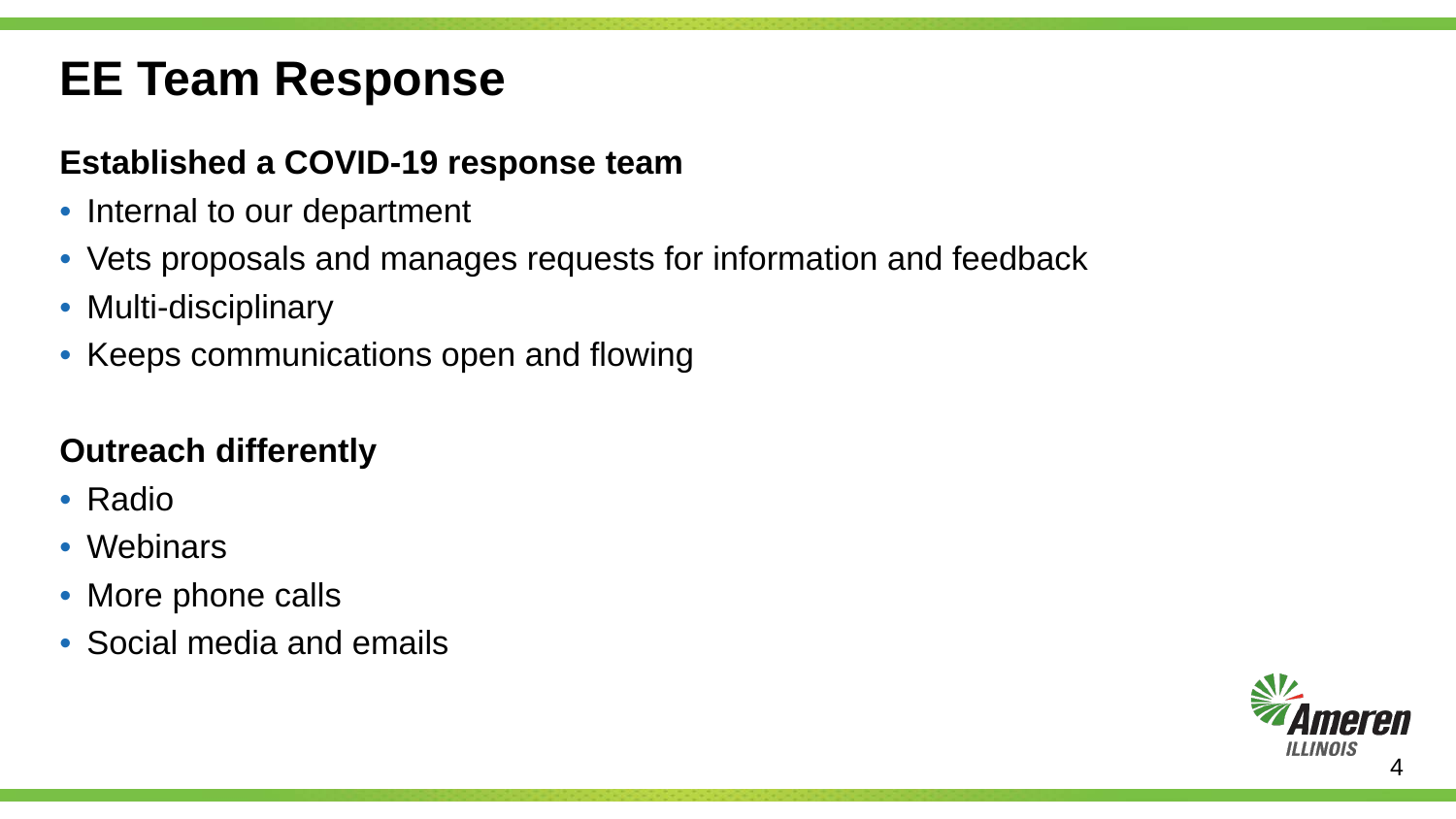## **Program Ally and Vendor Impact**

#### **Program ally network**

- Multiple allies have reported work stopped due to COVID-19
- Ameren Illinois is working with the allies and customers to reschedule projects

#### **Implementation contractors (vendors)**

- Where possible, shifting resources to offer virtual support with field staff providing support to customers and allies through virtual methods
- Administrative functions continue with all applications/reservations and incentive checks being processed
- Appliance recycling implementation contractor unable to continue pickup at this time

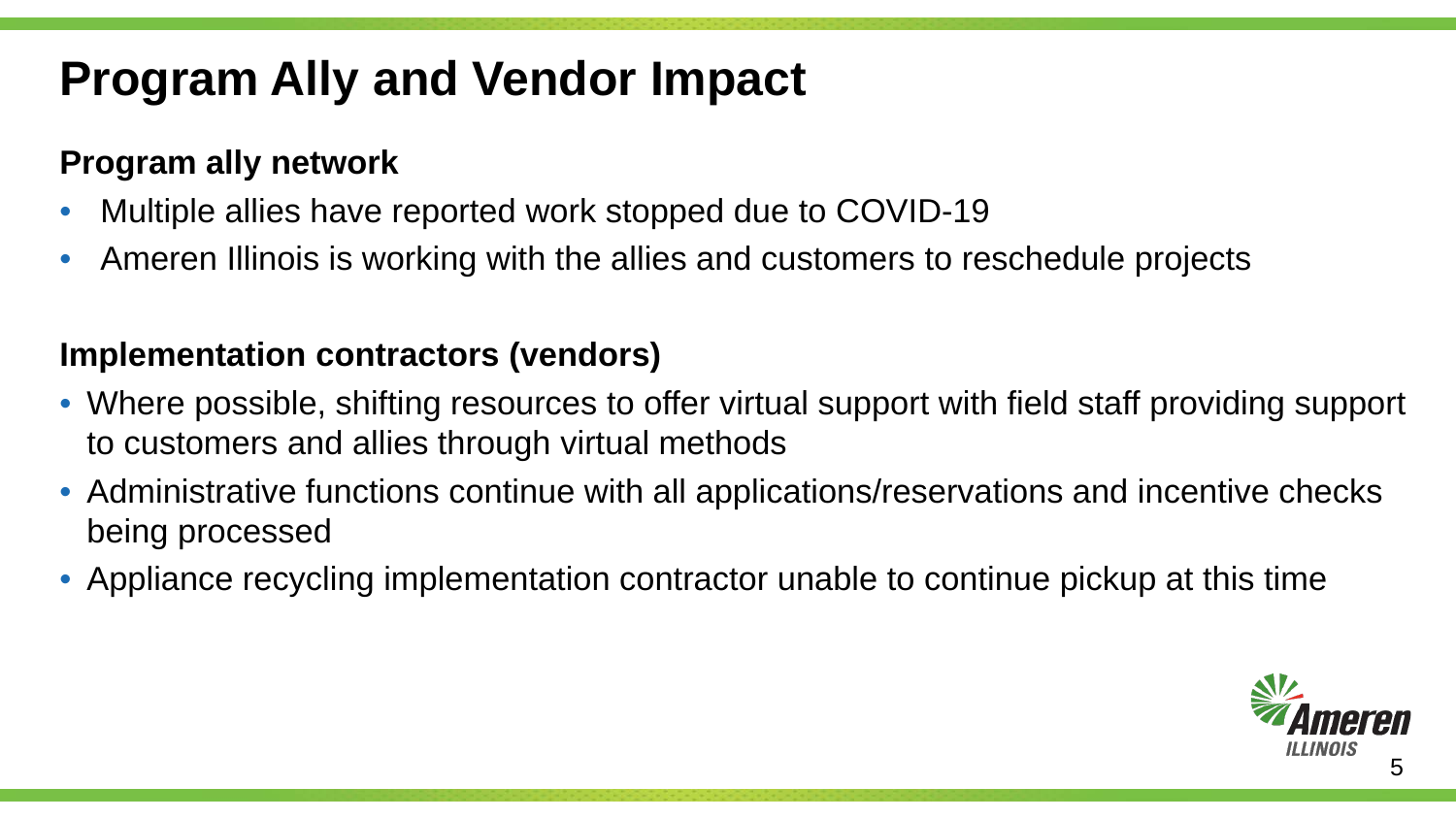### **All initiatives**

• Most work shifted to virtual with few exceptions (emergencies, exterior inspections)

### **IQ channels**

- Shifting to virtual where possible including assessments, inspections and outreach
- Exploring Single-family kit with long measure life distribution

### **Administrative efforts continue**

- CAA channel accepting applications over the phone or online
- Single-family and Multi-family eligibility applications continue processing as usual
- Multi-family (IQ, MR, PHA) installation appointments have been tentatively rescheduled to May or beyond depending on customer comfort level
- Ensure programs continue once field work restrictions lifted and safe

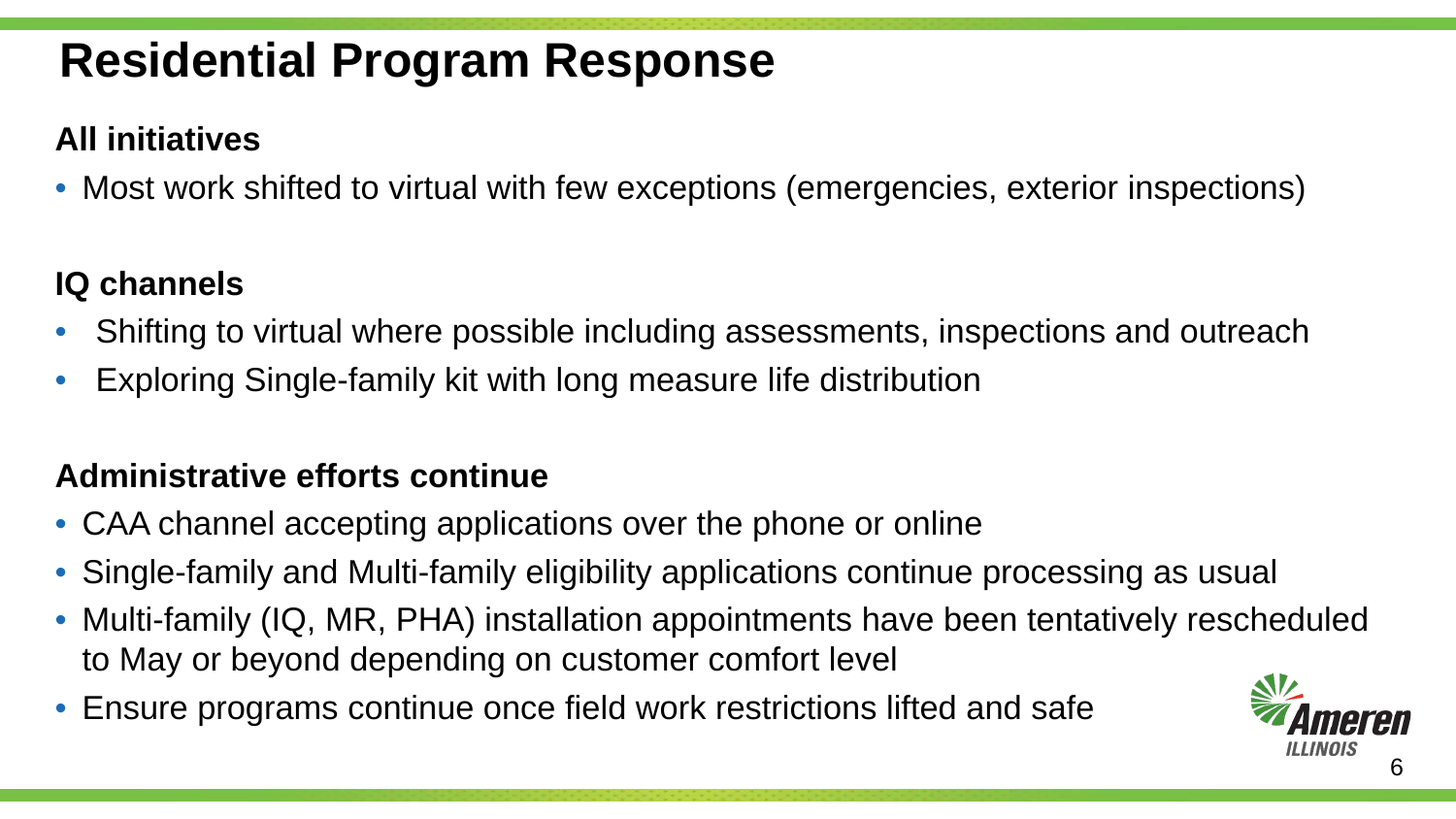### **Appliance recycling**

- All field work is currently on hold including pickups and inspections until further notice
- Pickup requests are still being scheduled over the phone or online
- 7 field staff displaced
- All kit distribution on hold until pickups begin again
- Anticipate gradual ramp up once shelter in place restrictions lifted with pickup limited to street/garage

### **School kits**

- Presentation staff will not visit schools this semester but are otherwise not affected
- A portion of student will receive online presentations (virtual) while others without virtual delivery capability will have their presentations pushed to the fall semester

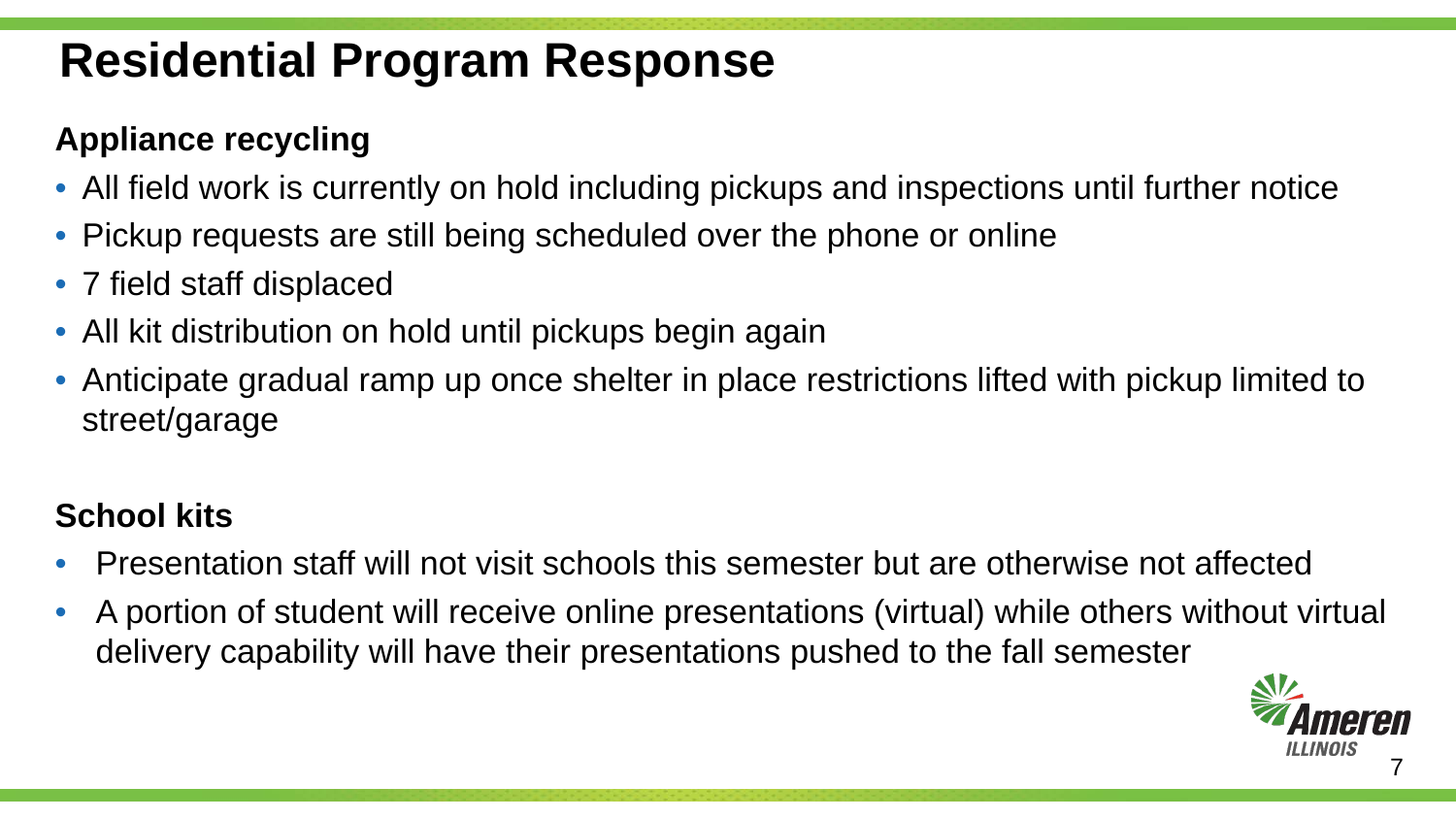#### **Heating and cooling**

- Program allies continue to complete installations at their own discretion, most are emergency only
- QAQC efforts where possible (exterior)

#### **Retail products**

- Field staff have shifted to completing training and QAQC efforts virtually
- Increased incentives and free shipping with no minimum order requirements for online marketplace

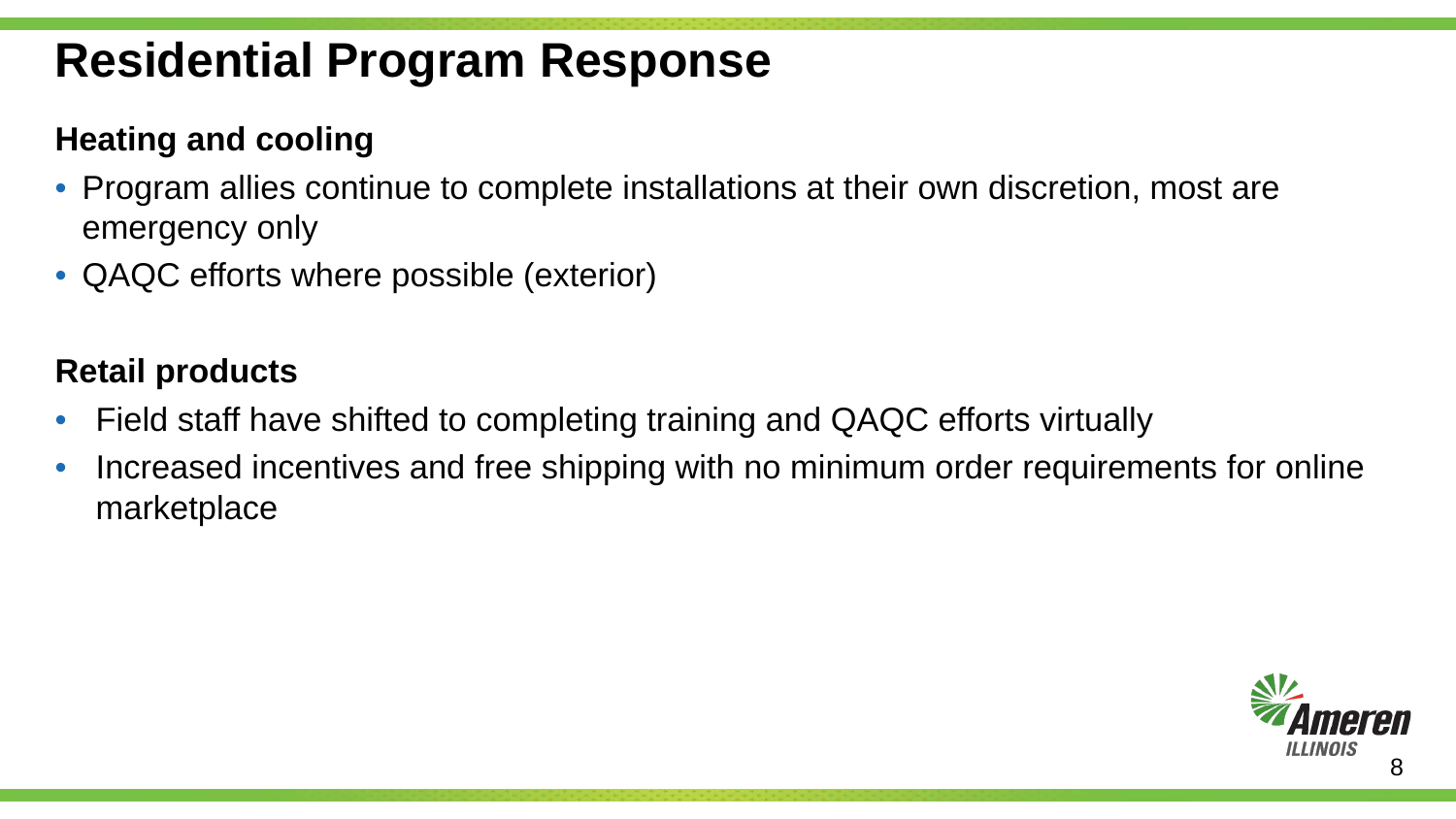#### **Smart savers**

- Launching with self install option only
- No face to face interaction will be required for continuation
- All installation support will be offered virtually
- Working towards expanding virtual support

#### **Home efficiency specialist team**

- All staff have been shifted to work from home and are able to assist customers via telephone and through email
- No staffing disruption expected at this time

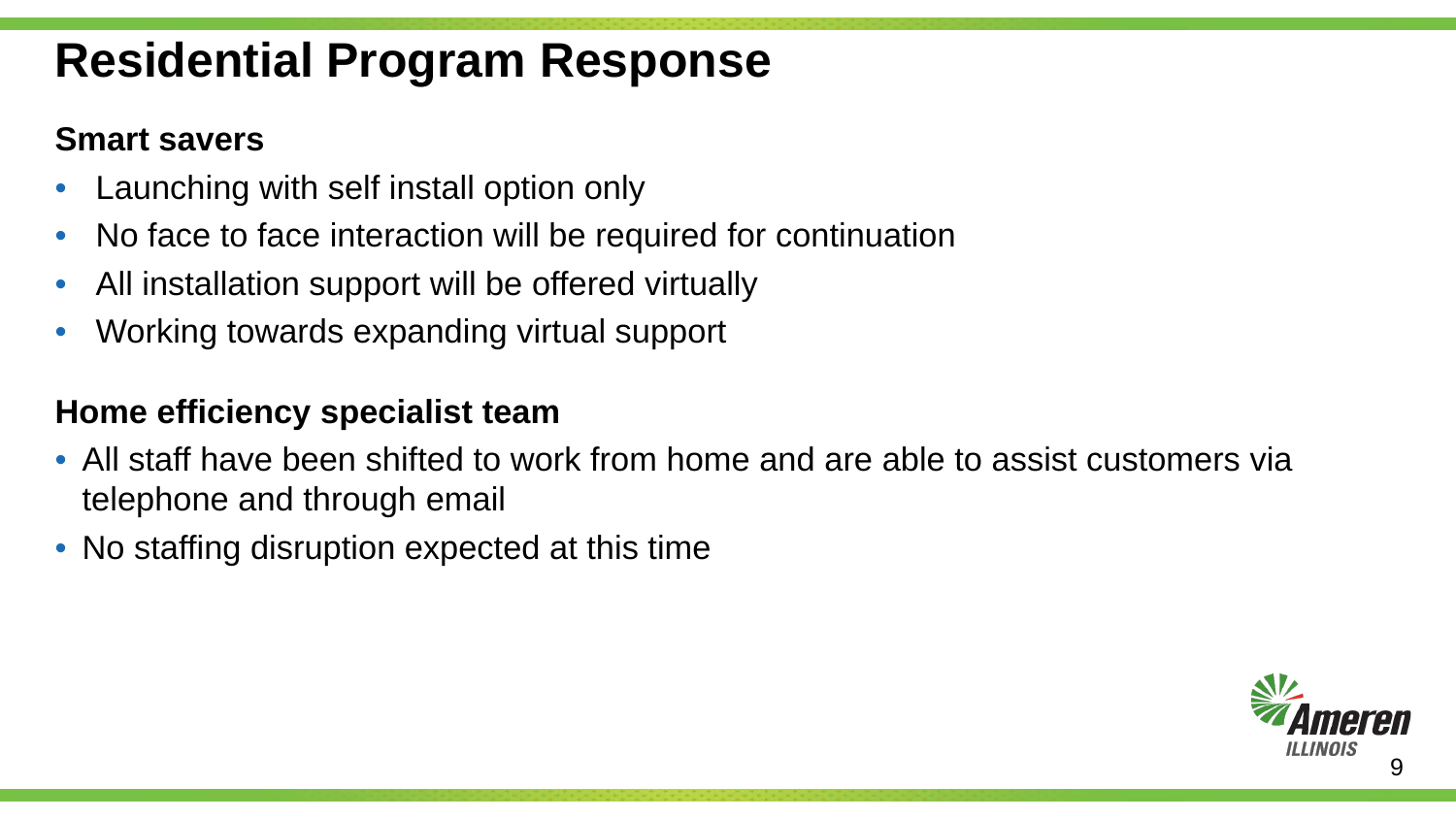#### **Face to face interactions suspended until May 15 or further notice including**

- Outreach events
- Booths or presence at community events
- Individual appointments
- Direct install measures

#### **Communication shift**

- Social media content
- Client email newsletters
- **Webinars**
- Phone or video appointments

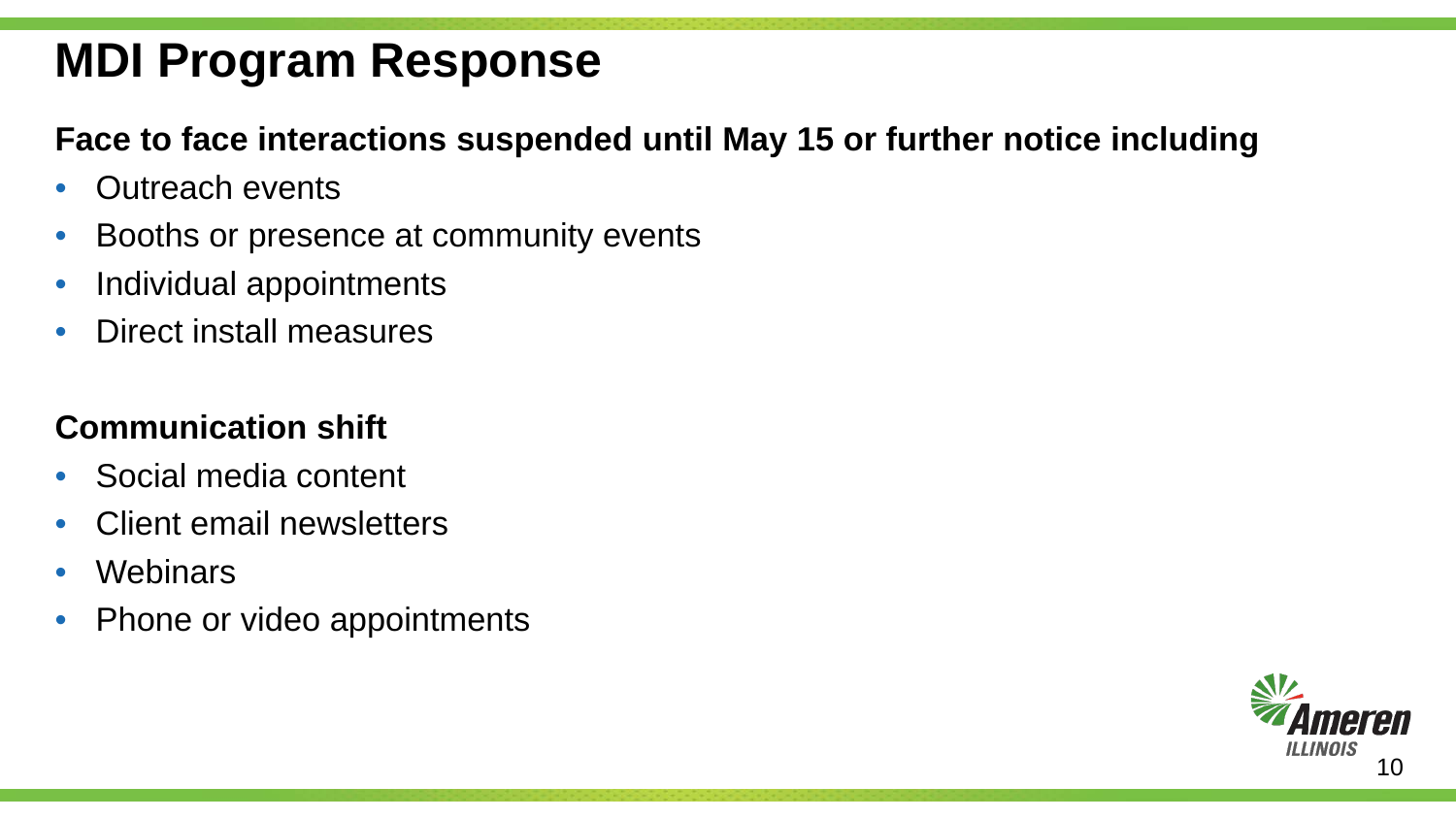#### **Community partners**

- Still great partners and will reach people in need
- Most are restructuring to accommodate shelter in place order and prioritize client health and safety

#### **Working with community partners to explore program alternatives, including**

- Energy efficiency kit mailing
- Coupons for EE online marketplace

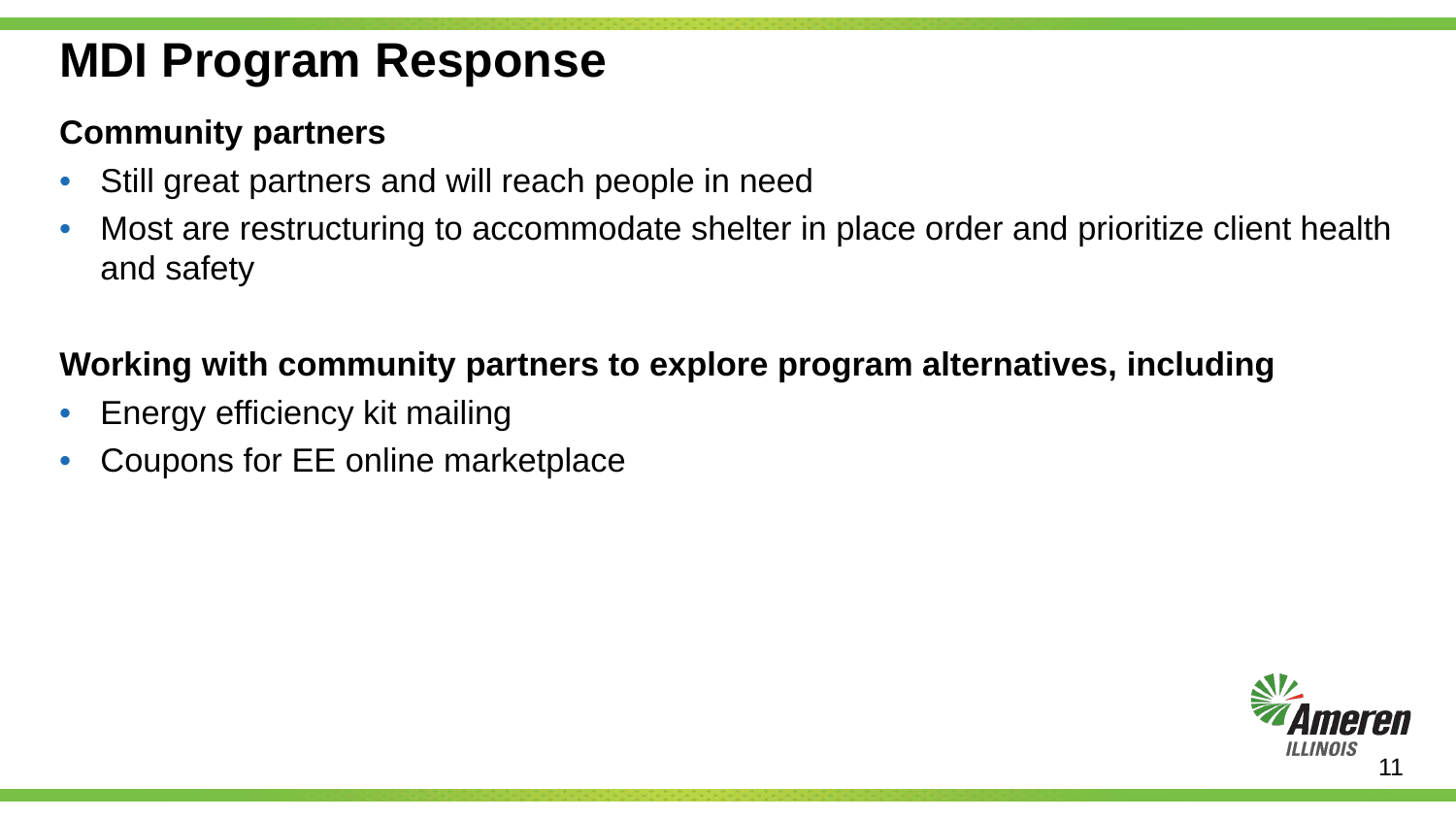#### **Community Partner - SSP**

- SSP has suspended in-person programs apart from Meals on Wheels and homemaker program, which are serving 2,000 clients daily (up from 1,550 daily pre COVID-19)
	- Also delivering 150 box lunches to 3 large senior apartment complexes daily
- Handyman program has ceased in-person appointments, and instead focusing on a "Handyman Hotline" to help seniors with home maintenance questions, and energy efficiency, as well as short tutorial videos
	- Ameren Illinois connecting SSP with woman-owned vendor, to coach them on shooting their own education videos for energy efficiency tutorial videos for the 2,000+ clients they are in contact with daily



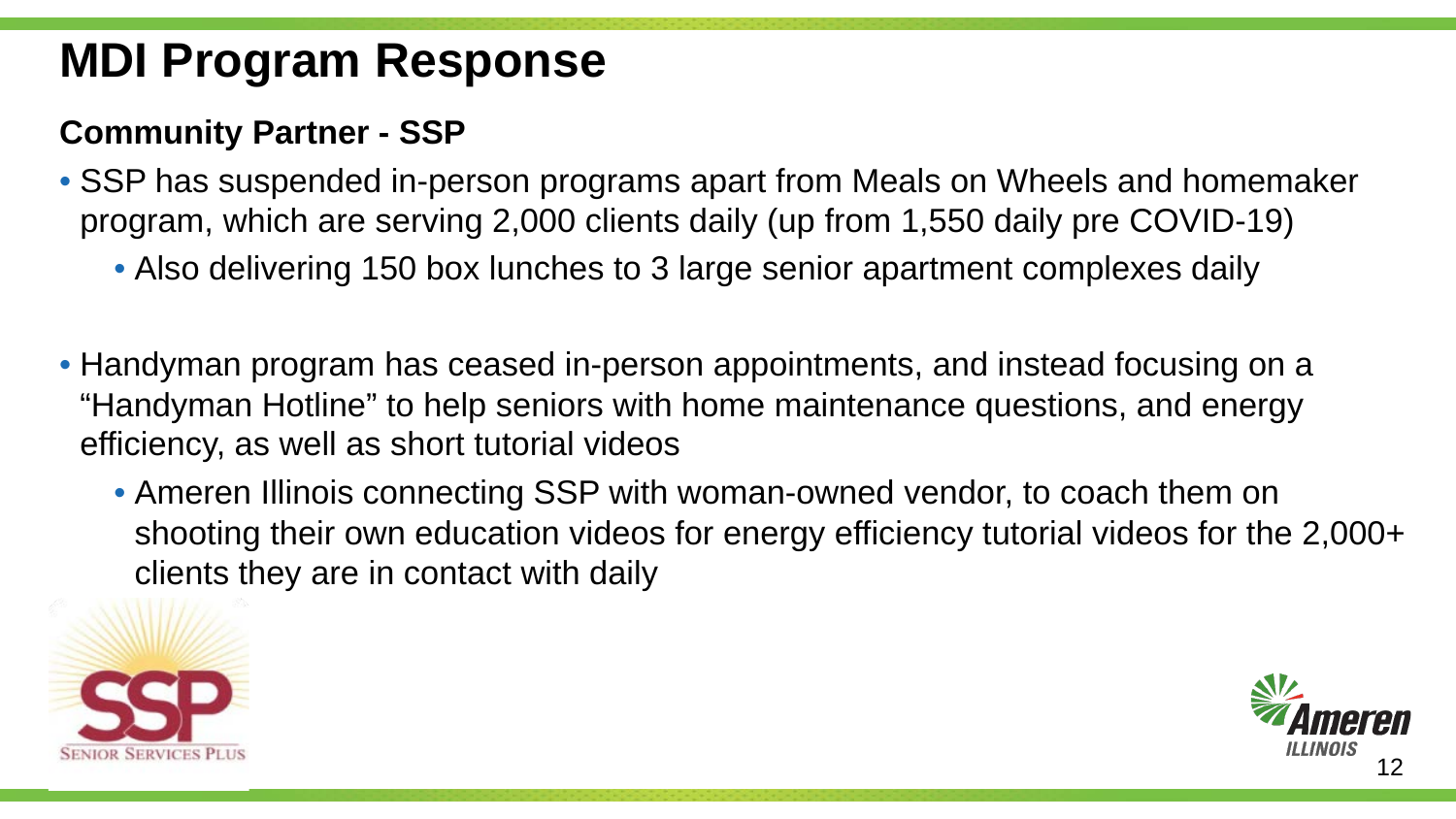#### **Community Partner - SEDAC**

- Smart Energy Design Assistance Center (SEDAC) has adapted their workforce development research project
- Expanding their literature review of energy efficiency workforce in Illinois to include research into workforce development and resiliency after crises and major environmental disasters
- Working on this new research piece through Summer 2020
- Still plan to conduct stakeholder outreach and share findings, but timing and format to be determined based on COVID-19 situation/shelter in place order



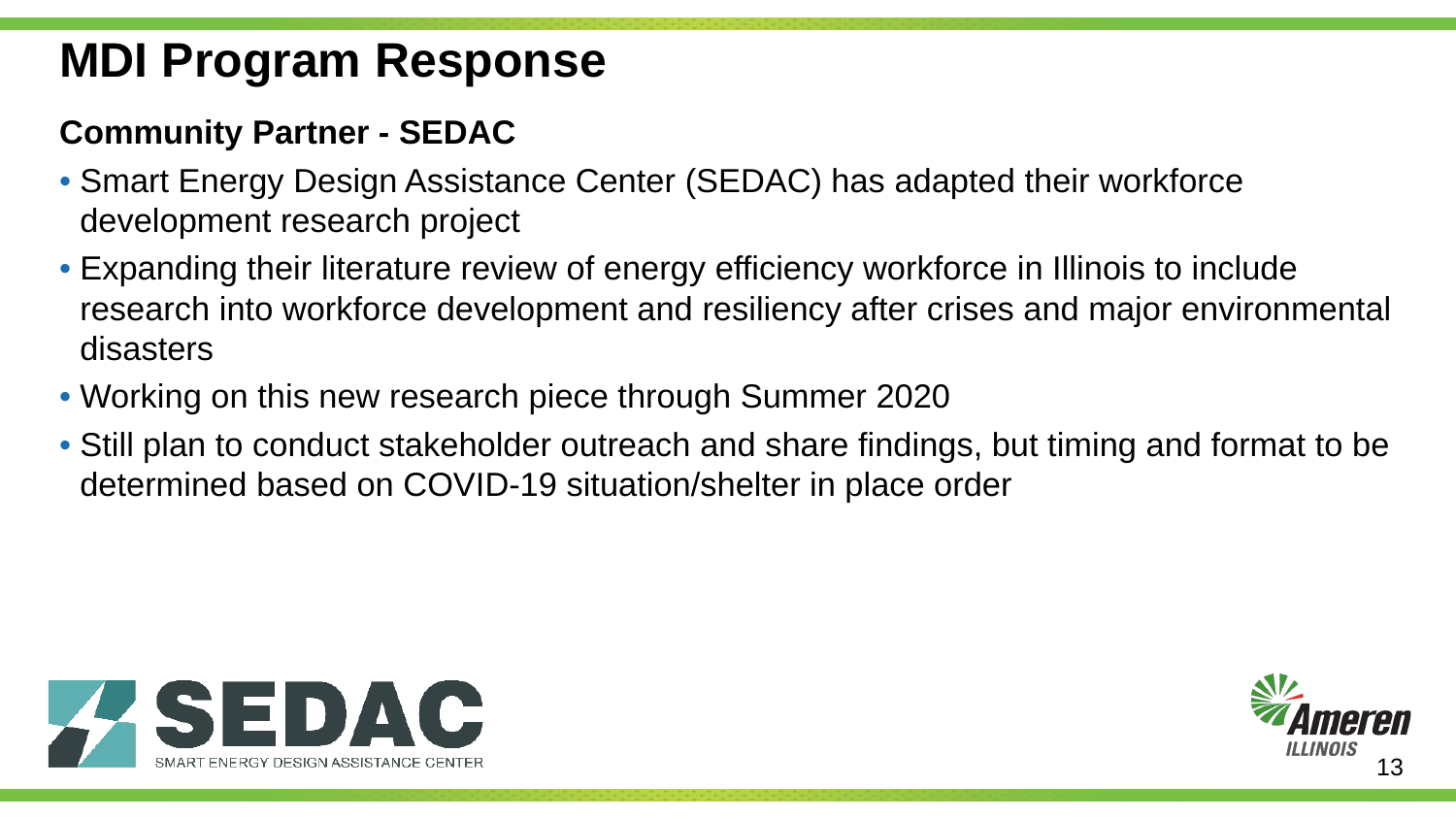### **Business Program Response**

#### **Standard, Custom, Retro-Commissioning, Small Business**

- Initiatives still being offered with an emphasis on virtual communication
- Guidance provided to program allies regarding COVID-19 safety and high risk facilities

#### **Street lighting**

- Initiative still being offered with an emphasis on virtual communication when possible
- Contractors continue to complete installations at their own discretion
- Ameren Illinois operations team provided field work safety protocol to contractor

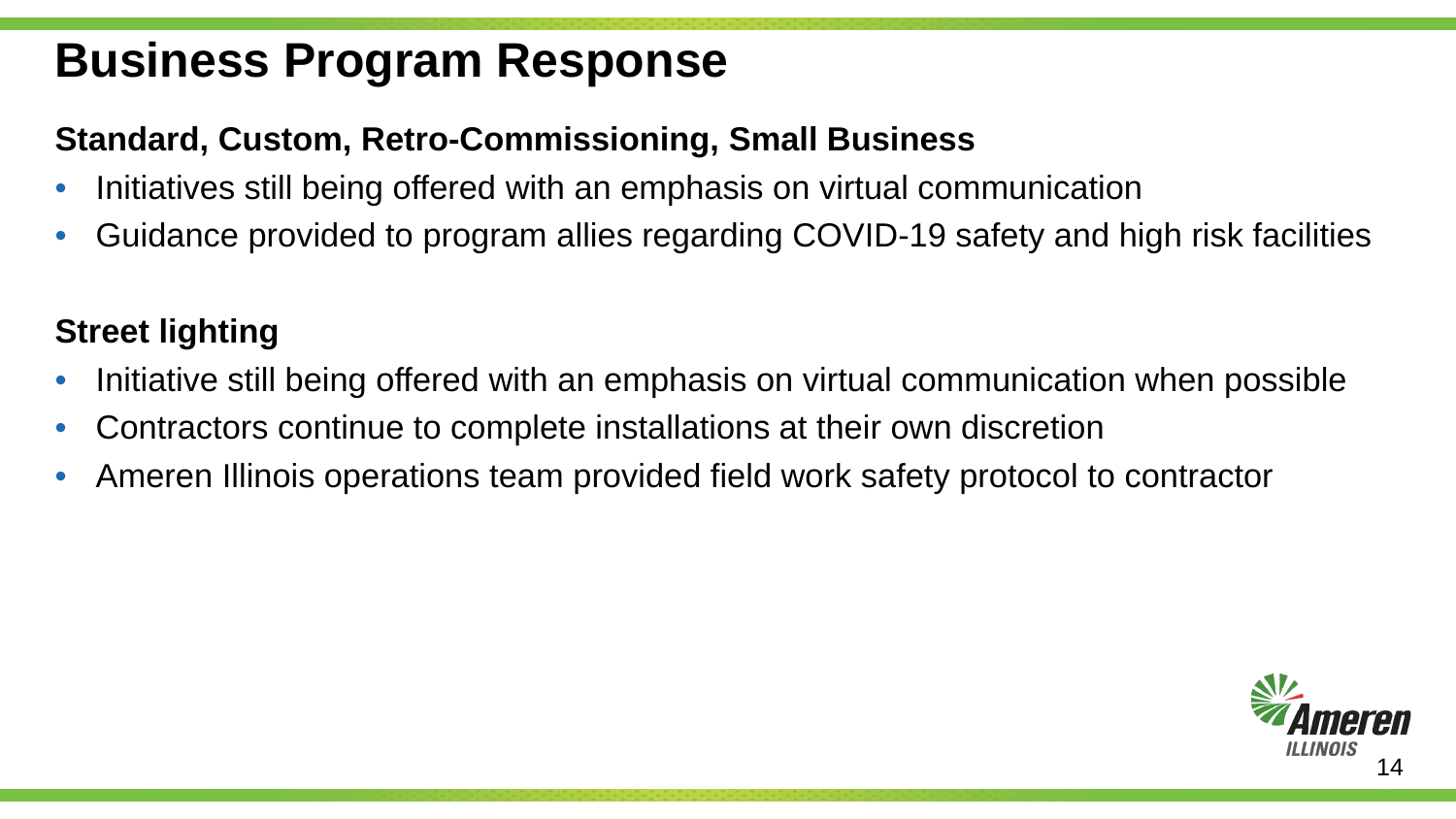## **Next Steps**

- Situation remains very dynamic
- We are attempting to track performance on our programs that deliver the larger amounts of savings:
	- Business Standard
	- SBDI
	- Retail Products
	- Business Custom
- Attempting to track impact of situation on offerings for low/moderate income customer programs
- Seeking opportunities to support local small businesses
- Looking to SAG to explore
	- Policy considerations
	- Evaluation considerations
	- Discuss EE priorities in this time